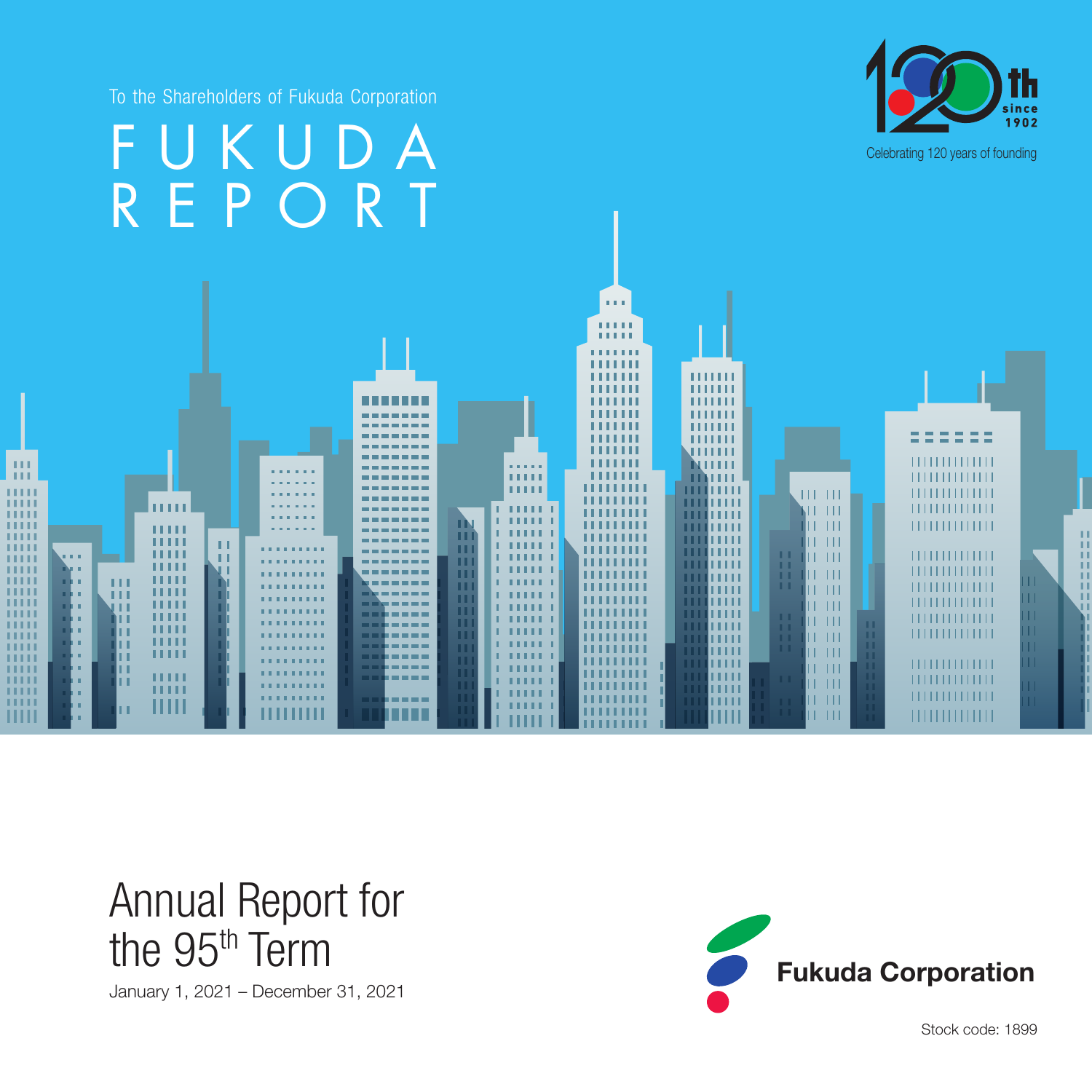# **Introduction**

# We will plant our roots in the local region and build strong bonds with our multiple stakeholders that go beyond the region.

We would like to take this opportunity to express our sincere gratitude to all of our shareholders for your continuing support.

We would also like to express our deepest condolences to those who have lost their lives due to coronavirus disease (COVID-19) and to the families they have left behind, and we pray for the earliest recovery of those still affected.

In addition, we would like to extend our sincere gratitude to all of the government agencies and the medical professionals who are fighting on the frontline to prevent the spread of infection.



Katsuyuki Fukuda Chairman & Representative Director



Masanori Araaki President & Representative Director

We hereby present our business results for the 95th term ended on December 31, 2021.

By upholding the basic principle of "Creating an environment where people, nature and society can coexist" and adhering to the Fukuda Group Spirit of "Always sincere from now until the next century and beyond," the Fukuda Group draws on its comprehensive strengths and sincerity to form strong bonds with those that we love and cherish, in order to protect their lives and livelihoods. The Company's management philosophy is: "To value people and the environment, and aim to create inspirational value based on a corporate structure designed to face challenges." To this end, the entire company is working together as one, in order to build strong bonds with all of our stakeholders, including our customers, shareholders, business partners, local community and employees.

The Company's business results for the fiscal year under review are shown below. While today's increasingly global society is fraught with unexpected risks, we will aim to enhance our corporate value and maintain the Group's management base as a united corporate group so that we may further continue to meet the expectations of our shareholders.

We sincerely hope you will grant us your continued support and guidance going forward.



March 2022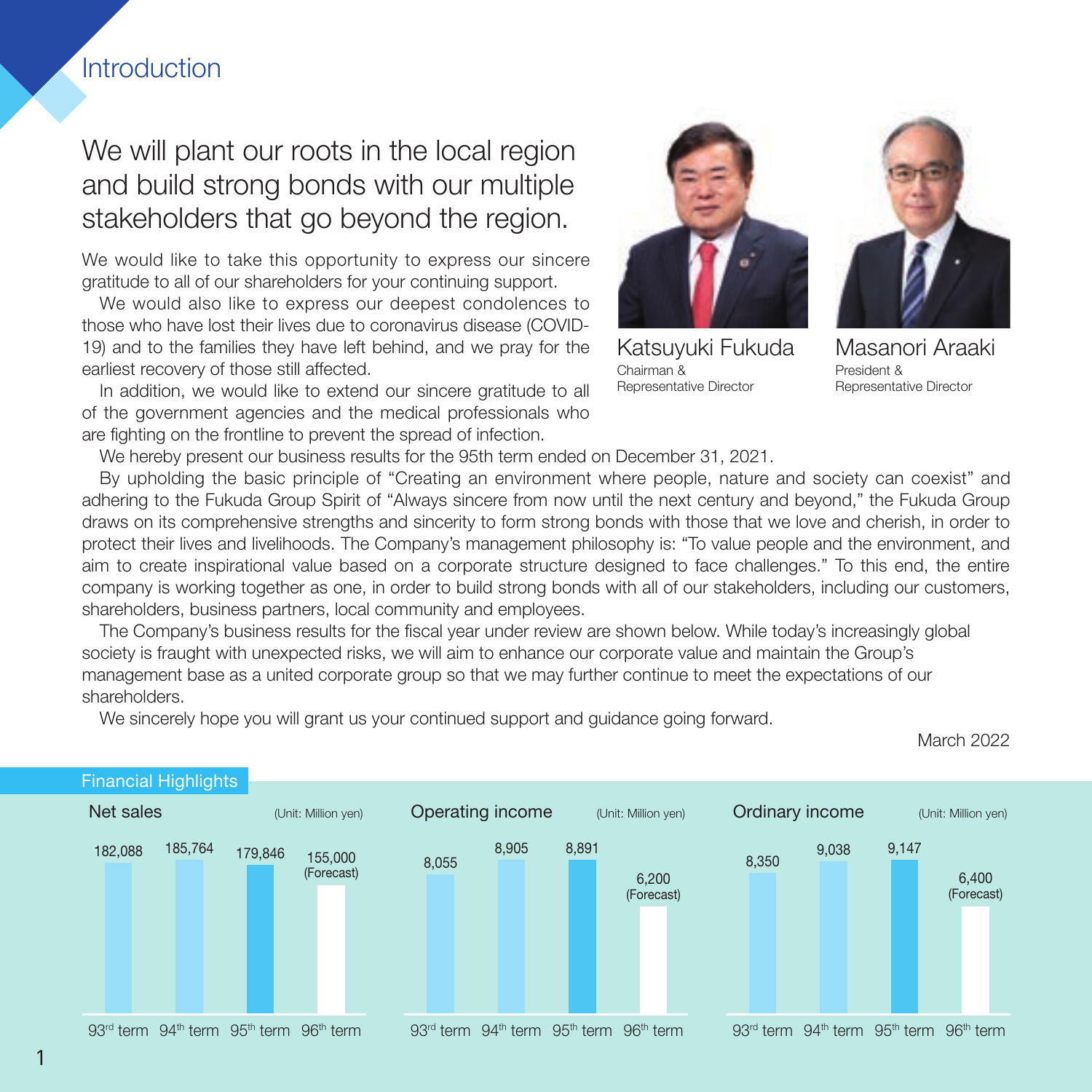#### Business environment for the fiscal year under review

Although the spread of COVID-19 led to restrictions and stagnation in economic activity, the Japanese economy gradually started to recover owing to the progress of vaccination and the effects of various infection prevention measures. However, since the beginning of this year, COVID-19 variants have spread rapidly, and the economy constantly fluctuated between upturns and downturns. In terms of corporate earnings, while some industries experienced favorable business conditions, lifestyle-related service industries such as the accommodation business and store retailing business continued to face a harsh business environment. Regarding personal consumption, although recovery was seen towards the end of last year due to a decrease in the number of infections, consumption seems to have reverted to a downward trend as a result of the issuance of semi-state of emergency measures due to the spread of COVID-19 variants.

In the construction industry, for public investment in construction, demand was robust for disaster prevention measures and maintenance and renewal works on aging facilities. Meanwhile, in anticipation of a post-COVID society, investment in construction by the private sector is gradually recovering. However, the recovery brought about by such sentiments falls far below pre-COVID levels, and the order receiving environment remains severe.

#### Consolidated business performance for the fiscal year under review

The consolidated business results for the fiscal year under review were as follows. Net sales decreased by 3.2% year on year to slightly more than ¥179.8 billion, due to a year-on-year decrease in orders received for the construction business, although the construction of projects on hand progressed smoothly without being affected by the spread of COVID-19, and sales in the real estate business increased.

In terms of profit, gross profit decreased by 1.7% year on year to slightly more than ¥18.7 billion due to the decrease in net sales, in spite of a contribution from an increase in gross profit margins mainly due to the completion of highly profitable construction properties, and the fact that potential losses attributable to the COVID-19 pandemic, which we had feared, did not materialize. Operating income decreased 0.2% year on year to slightly more than ¥8.8 billion, due to a decrease in selling, general and administrative expenses resulting mainly from the conclusion of "amortization of goodwill," which was recorded until the previous fiscal year.

Mainly owing to an increase in dividend income and a decrease in provision of allowance for doubtful accounts, non-operating income and expenses contributed to revenue, and ordinary income increased by 1.2% year on year to slightly more than ¥9.1 billion. However, net income attributable to owners of the parent decreased by 1.9% year on year to slightly more than ¥5.8 billion, mainly due to the recording of loss on valuation of shares of subsidiaries and associates, and an increase in impairment losses.

#### Outlook for the next fiscal year

Going forward, in the construction industry, although the budget for national resilience has been secured, investment in public works construction in local regions is expected to decline as authorities are obliged to allocate a large budget for infectious disease measures. In addition, new capital investment is predicted to remain at a low level in the meantime due to a sharp decline in both investment in construction by the private sector and construction of accommodation facilities, as office buildings undergo changes in workplaces and workstyles.

Nonetheless, even under such circumstances, we are striving to obtain orders in booming fields such as the logistics facilities field, for which demand is expected to grow owing to robust e-commerce transactions, and the renewable energy-related facilities field aimed at the realization of a decarbonized society.

In response to such an environment, we have formulated the new "Medium-Term Business Plan 2025," with 2022 as the first fiscal year of the plan. Precisely because we face a rapidly changing society, we will plant our roots in the local region and further strengthen our relationships with multiple stakeholders through conducting balanced business activities that go beyond the region.

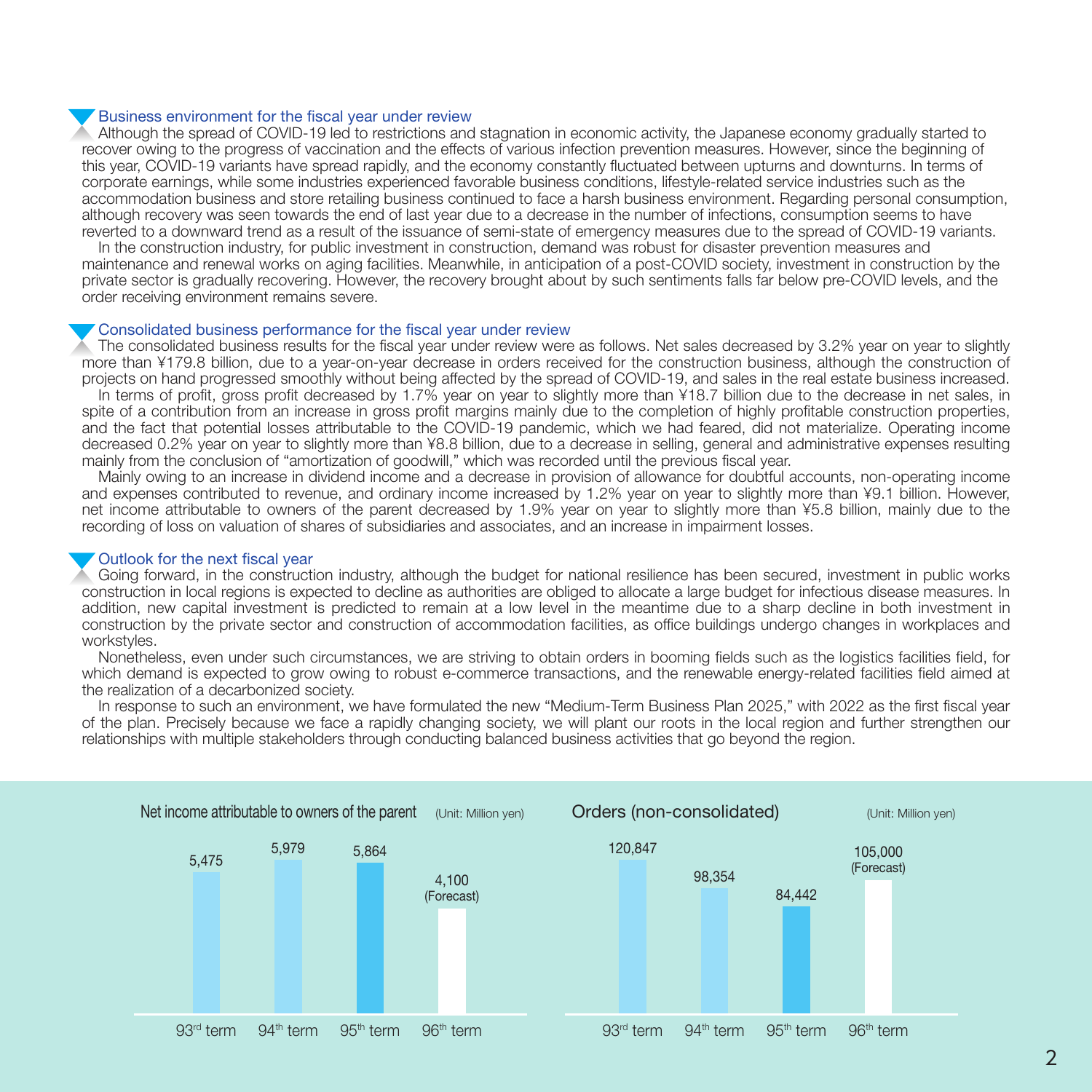# Medium-Term Business Plan 2025



### The Group's Future Ideal

# **Previous** Medium-Term Business Plan 2021

- **Transform the business** portfolio
- Create new revenue **bases**
- Secure and diversify talent

# New Medium-Term Business Plan 2025

Aiming to enhance the "quality" of the Group so as to achieve sustained growth over the next 100 years

# Planting our roots in the local region and building strong bonds with our multiple stakeholders that go beyond the region

This year, as the Group enters the final phase of its long-term vision for the next decade, the Medium-Term Business Plan 2025 has been established.

# Long-term Vision 2025

A century of history and tradition; New challenges for the next 100 years

- Develop nation-wide through strong consolidated management, to be more than just a regional construction company
- Create customer satisfaction through quality and safety
- Be a corporate group with advanced technical and proposal capabilities
- Secure superior talent and develop an environment where they can flourish
- Establish win-win relationships with all stakeholders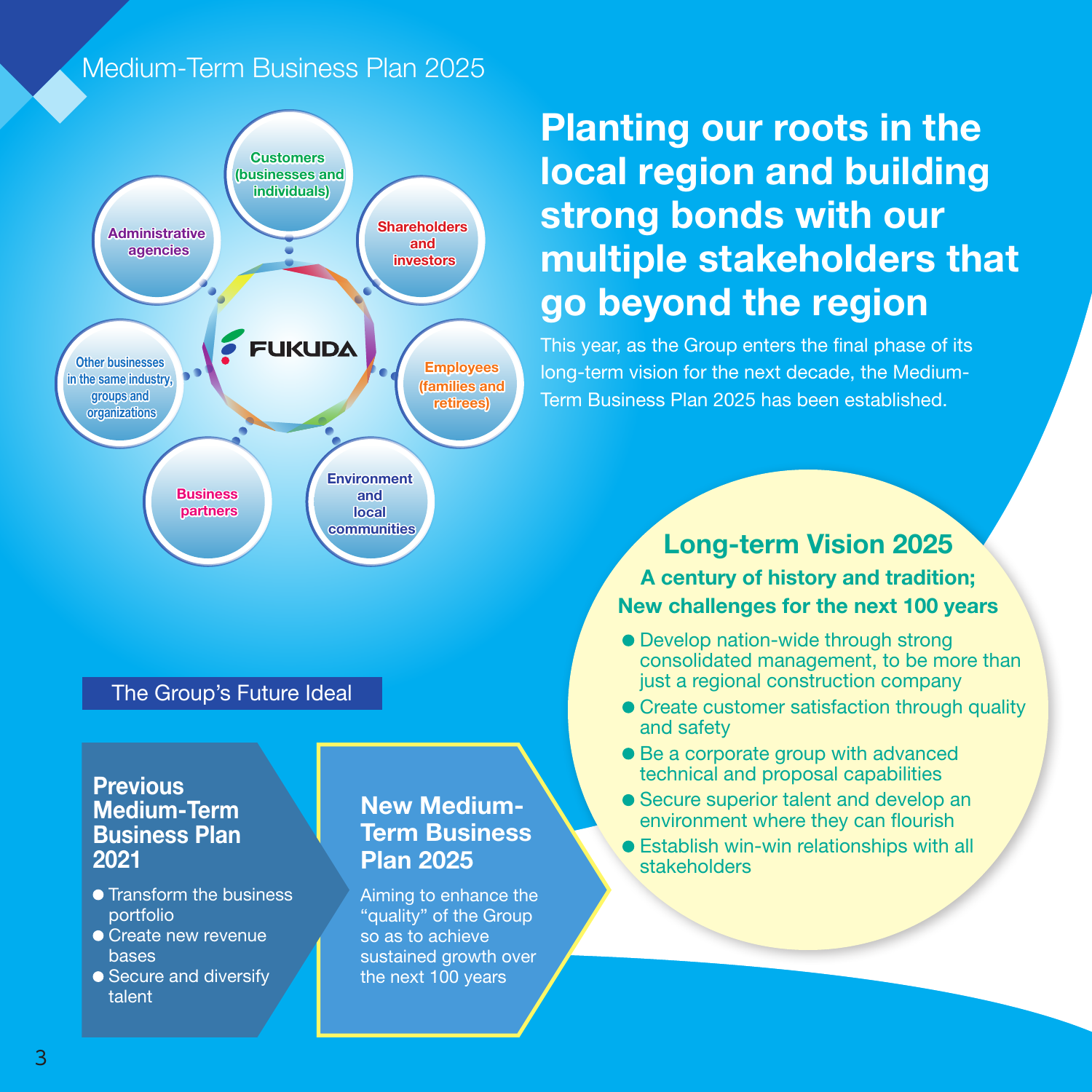# Basic Policies

Evolution and deeper development of mainstay businesses (construction and real estate) - Conducting more strengthening efforts and pursuing possibilities -

> Establishment of the sincere brand image of the Fukuda Group - Strengthening our sales capabilities through trust -

> > Strengthening and ensuring safety and quality

Enrichment and growth of human resources

- Development of diverse foundations that will support the organization -

# ESG management for the enhancement of corporate value

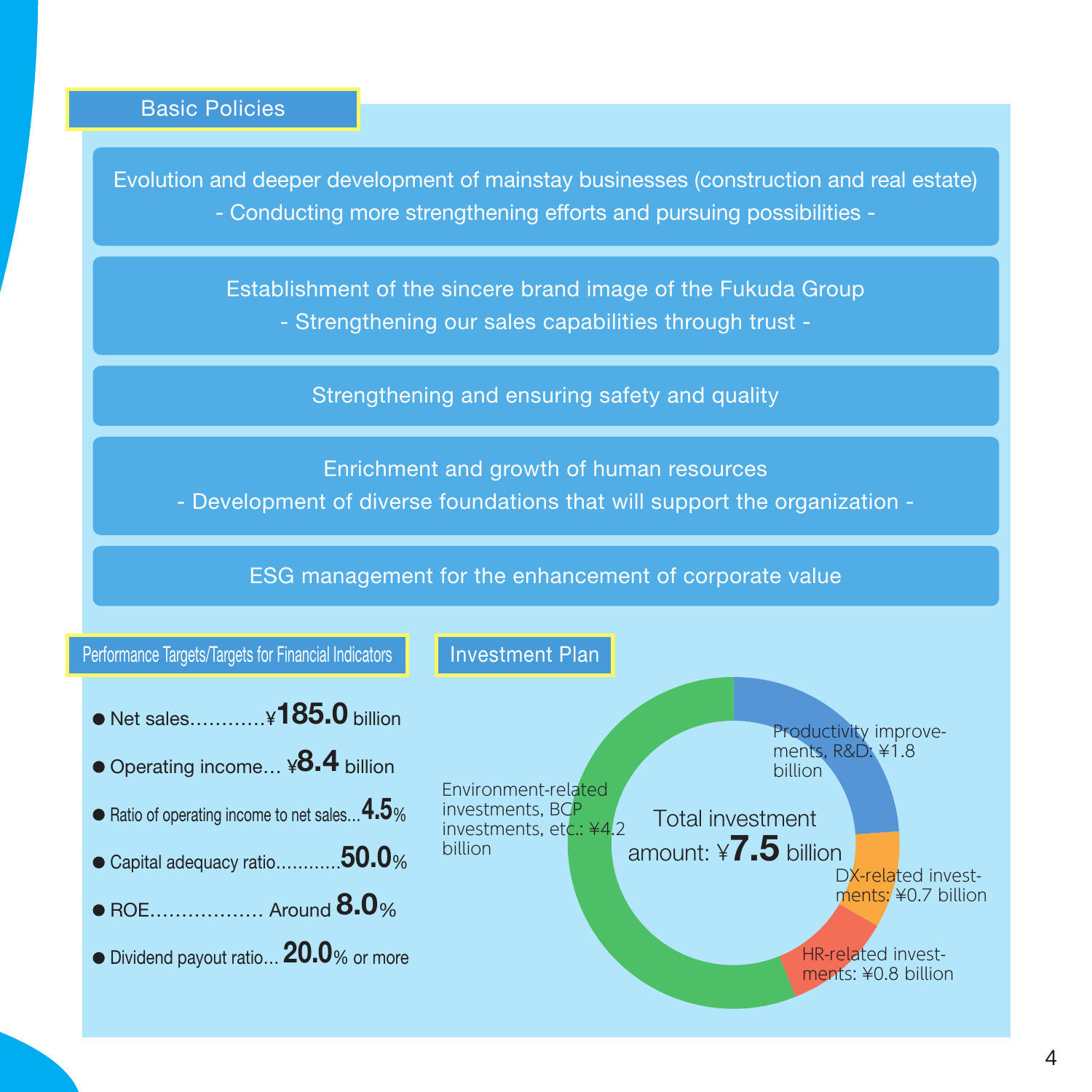# Main projects completed in the fiscal year under review

# **Construction**



Niigata City Katahigashi Elementary School Relocation Reconstruction Project (Niigata Prefecture)



DAIWA HOUSE INDUSTRY CO., LTD. Tentative name: Kasugai Shopping Center Construction Project (Aichi Prefecture)



Tamahime Group Aomori Tentative name: Grande Vierge Shin-Aomori Project (Aomori Prefecture)



Urawa-misono Specified Purpose Company Tentative name: DPL Urawa-misono Construction Project (Saitama Prefecture)



kyoritsu Estate Co., Ltd Tentative name: Onyado Nono Yodoyabashi Construction Project (Osaka Prefecture)



ANABUKI KOSAN INC. Tentative name: Alpha States Sumiyoshi II Construction Project (Nagasaki Prefecture)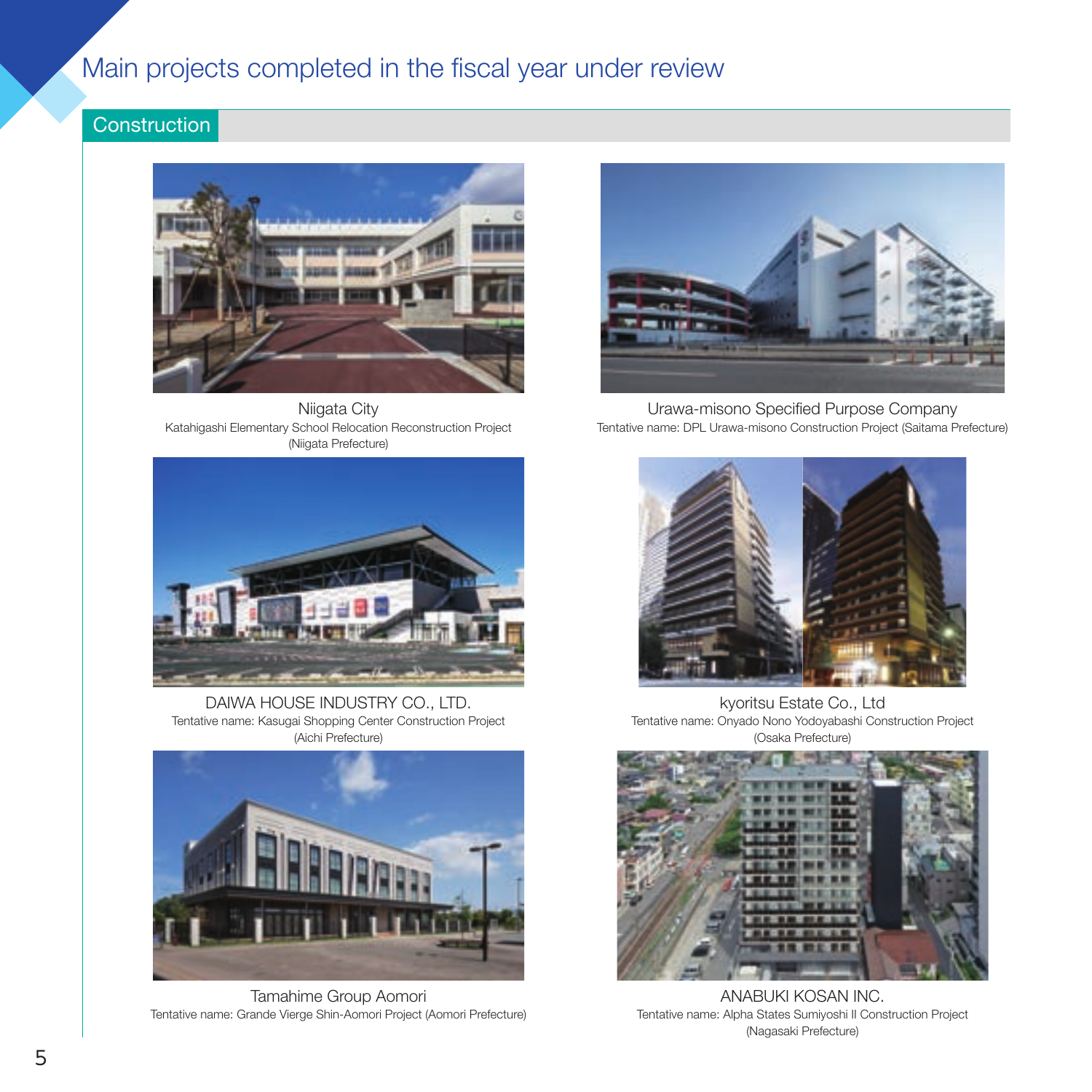### Civil Engineering



Ministry of Land, Infrastructure, Transport and Tourism Hokuriku Regional Development Bureau Shinanogawa River Downstream East Niigata District River Channel Excavating and Shinkocho Yasuragi Embankment Exterior Construction Project Part 9 (Niigata Prefecture)



Niigata Prefecture Niigata Port (Nishi Ko-ku) Waste Landfill Revetment Management Dredging Soil and Sand Basin Embankment Construction Project Part 8 (Niigata Prefecture)



Nagaoka City Nagaoka City New Non-industrial Waste Final Disposal Site (tentative name) Construction Project (Niigata Prefecture)



Chiba Prefecture Comprehensive Social Capital Grant Construction (Tentative name: Tsuchiyabashi Main Line P10, P11 Bridge Footing) (Chiba Prefecture)



Hitachi, Ltd. SGET Hiroshima Mega Solar Power Plant Construction Project (Hiroshima Prefecture)



MM BRIDGE CO., LTD. Dai-ichi Shirakawa Bridge Restoration Project (Part 2-1) (Kumamoto Prefecture)

### Main orders and completed projects for the fiscal year under review

#### **Orders**

- Toshiba Energy Systems & Solutions Corporation Nasu Mega Solar Power Plant Construction Project
- DAIWA HOUSE INDUSTRY CO., LTD. Tentative name: Nagareyama Otakanomori B35 Block Commercial Facility Construction Project
- Shinmachi-Machizukuri Co., Ltd. Building Construction Project in line with Aomori Shinmachi 1-chome District Excellent Building Development Project
- Asahi Kasei Realty & Residence Corporation Tentative name: Pearl Fukuoka Rebuilding Plan Construction Project

#### Completed projects

- Urawa-misono Specified Purpose Company Tentative name: DPL Urawa-misono Construction Project
- DAIWA HOUSE INDUSTRY CO., LTD. Tentative name: Kasugai Shopping Center Construction Project
- AEON TOWN Co., Ltd. Tentative name: AEON MALL Noshiro Construction Project
- $\bullet$  Miyagi Prefecture Oritategawa Outer River Disaster Recovery Construction Project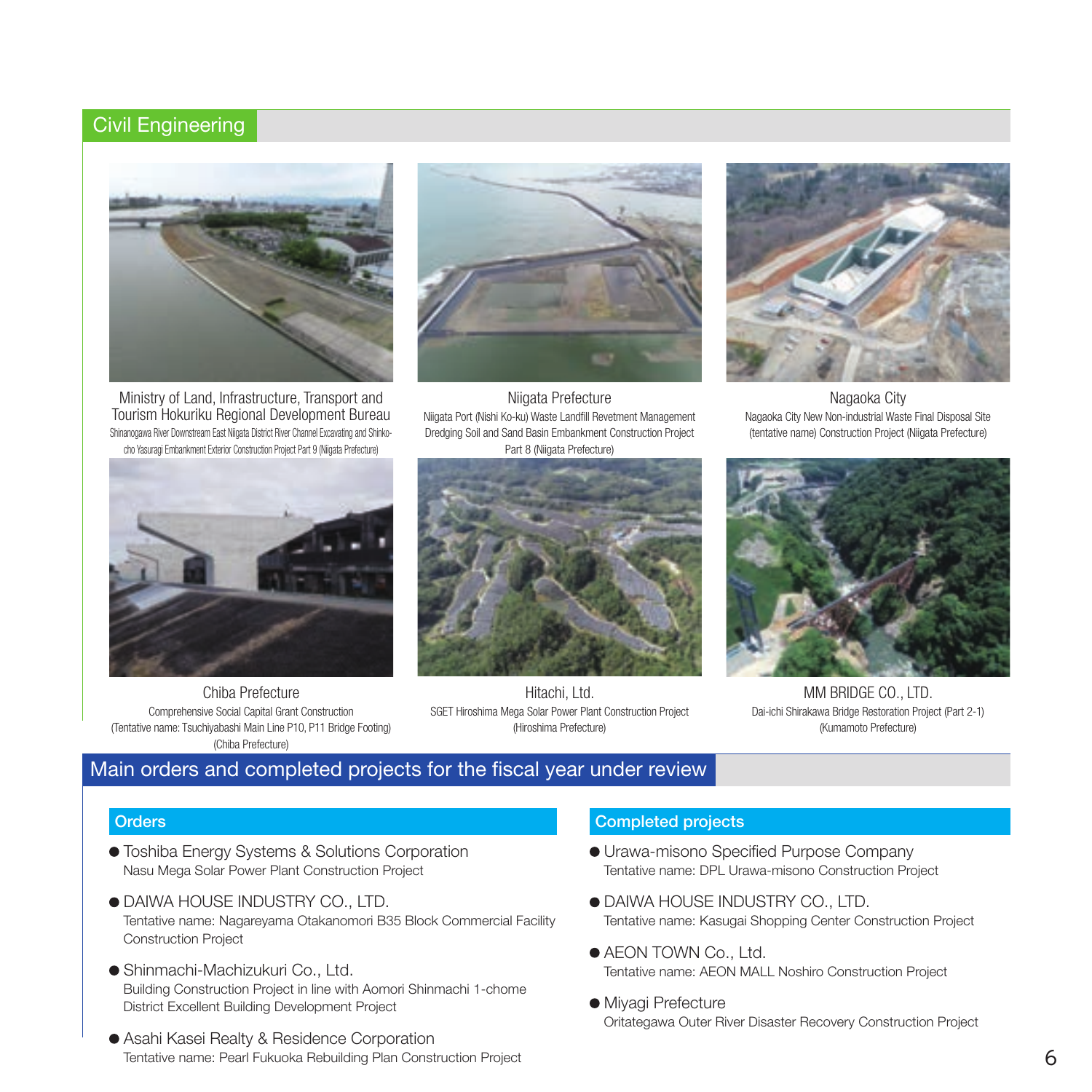# **Topics**

1

**TOPICS** Contributing to Society through Collaborations with Local Communities Letter of Appreciation from the "Niigata University Supporter Club"



The Company has received a letter of appreciation from Niigata University for its donation to the "Niigata University Supporter Club," for which the Company acts as the managing company. Donations are used to support students, to improve the quality of education and research, and to enhance social contribution activities.

#### **TOPICS** Building a Sustainable Future with Our Business Partners Announcement of "Partnership Formation Declaration"

In addition to our efforts to improve added value throughout the entire supply chain, which includes our business partners, we have announced the "Partnership Formation Declaration" with the aim of creating coexistence and co-prosperity with our business partners, through collaborations that transcend existing business relationships and the size of companies.



**TOPICS** 3 Contributing to the Creation of Social Infrastructure with Solid Technological Capabilities Certified as a "Company with Excellent Record of Construction Projects" and a "Company with Excellent Record of Construction Projects Utilizing ICT"

2



The Company received certification and awards as a Company with Excellent Record of Construction Projects and a Company with Excellent Record of Construction Projects Utilizing ICT for Fiscal 2021 from the Hokuriku Bureau of the Ministry of Land, Infrastructure, Transport and Tourism. This is the ninth consecutive year that the Company has received certification as a Company with Excellent Record of Construction Projects, and the third time it has received certification as a Company with Excellent Record of Construction Projects Utilizing ICT, following the certification in 2020. The certifications show that the technical and proposal capabilities of the Company, in regard to construction management, quality control and such, have been highly acclaimed. We will continue to strive to further improve our technologies in construction and quality control.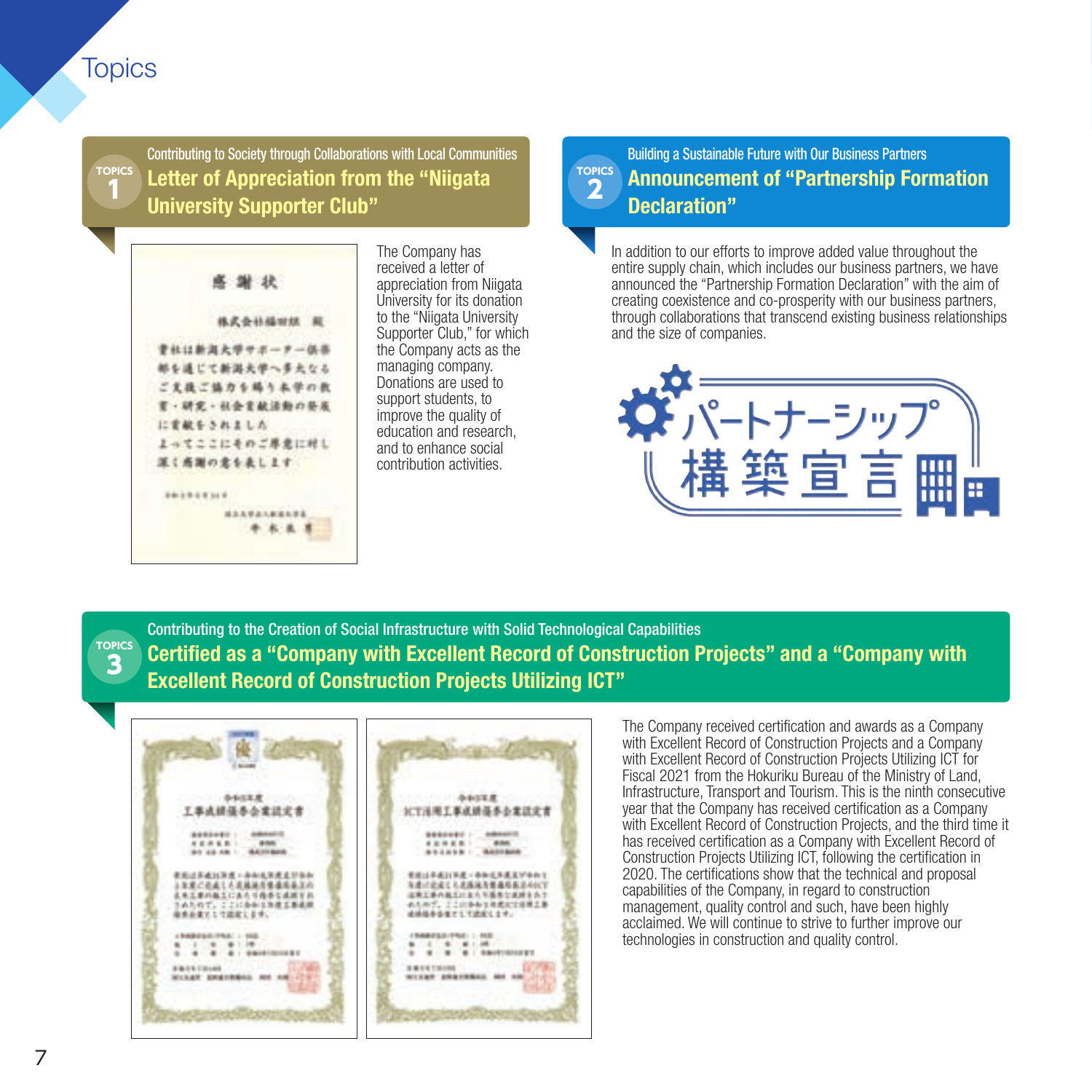# Consolidated Financial Statements

|                                                       | 95 <sup>th</sup> term | 94 <sup>th</sup> term<br>(as of December 31, 2021) (as of December 31, 2020) |  |
|-------------------------------------------------------|-----------------------|------------------------------------------------------------------------------|--|
| <b>Assets</b>                                         |                       |                                                                              |  |
| <b>Current assets</b>                                 | 95,462                | 102,288                                                                      |  |
| Non-current assets                                    | 35,292                | 35,273                                                                       |  |
| Total assets                                          | 130,755               | 137,562                                                                      |  |
| <b>Liabilities</b>                                    |                       |                                                                              |  |
| <b>Current liabilities</b>                            | 47,024                | 58,717                                                                       |  |
| Non-current liabilities                               | 7,318                 | 7,508                                                                        |  |
| Total liabilities                                     | 54,342                | 66,226                                                                       |  |
| Net assets                                            |                       |                                                                              |  |
| Shareholders' equity                                  | 75,131                | 70,170                                                                       |  |
| Accumulated other comprehensive income                | 636                   | 550                                                                          |  |
| Valuation difference on available-for-sale securities | 677                   | 655                                                                          |  |
| Revaluation reserve for land                          | $\triangle$ 112       | $\triangle$ 87                                                               |  |
| Remeasurements of defined benefit plans               | 72                    | $\triangle$ 17                                                               |  |
| Non-controlling interests                             | 643                   | 615                                                                          |  |
| Total net assets                                      | 76,412                | 71,335                                                                       |  |
| Total liabilities and net assets                      | 130,755               | 137,562                                                                      |  |

### ● Consolidated Balance Sheet (Unit: Million yen, rounded down to the nearest million yen) ● Consolidated Statement of Income (Unit: Million yen, rounded down to the nearest million yen)

|                                                      | 95 <sup>th</sup> term | 94 <sup>th</sup> term<br>(as of December 31, 2021) (January 1, 2020 - December 31, 2020) |
|------------------------------------------------------|-----------------------|------------------------------------------------------------------------------------------|
| Net sales                                            | 179,846               | 185,764                                                                                  |
| Cost of sales                                        | 161,102               | 166,692                                                                                  |
| Gross profit                                         | 18,744                | 19,071                                                                                   |
| Selling, general and administrative expenses         | 9,852                 | 10,165                                                                                   |
| Operating income                                     | 8,891                 | 8,905                                                                                    |
| Non-operating income                                 | 397                   | 337                                                                                      |
| Non-operating expenses                               | 141                   | 205                                                                                      |
| Ordinary income                                      | 9,147                 | 9,038                                                                                    |
| Extraordinary income                                 | 64                    | 151                                                                                      |
| <b>Extraordinary losses</b>                          | 413                   | 365                                                                                      |
| Income before income taxes and minority interests    | 8,799                 | 8,824                                                                                    |
| Income taxes - current                               | 2,748                 | 2,718                                                                                    |
| Income taxes - deferred                              | 138                   | 80                                                                                       |
| Net income                                           | 5,911                 | 6,026                                                                                    |
| Net income attributable to non-controlling interests | 47                    | 47                                                                                       |
| Net income attributable to owners of the parent      | 5,864                 | 5,979                                                                                    |

### **Consolidated Statement of Cash Flows** (Unit: Million yen, rounded down to the nearest million yen)

|                                                      | 95 <sup>th</sup> term. | 94 <sup>th</sup> term<br>(as of December 31, 2021) (January 1, 2020 - December 31, 2020) |
|------------------------------------------------------|------------------------|------------------------------------------------------------------------------------------|
| Cash flows from operating activities                 | 7,802                  | 6,909                                                                                    |
| Cash flows from investing activities                 | $\triangle$ 1,505      | $\triangle$ 2,193                                                                        |
| Cash flows from financing activities                 | $\triangle$ 6,128      | $\triangle$ 4,680                                                                        |
| Net increase (decrease) in cash and cash equivalents | 168                    | 35                                                                                       |
| Cash and cash equivalents at beginning of period     | 23,116                 | 23,171                                                                                   |
| Cash and cash equivalents at end of period           | 23,285                 | 23,116                                                                                   |

### **Consolidated Statement of Changes in Equity** (January 1, 2021 – December 31, 2021) (Unit: Million yen, rounded down to the nearest million yen)

|                                                                           | <b>Shareholders' equity</b> |                           |                      | Accumulated other comprehensive income |                               |                                                                 | Non-            |                                                                                    |                   |                                                               |                 |
|---------------------------------------------------------------------------|-----------------------------|---------------------------|----------------------|----------------------------------------|-------------------------------|-----------------------------------------------------------------|-----------------|------------------------------------------------------------------------------------|-------------------|---------------------------------------------------------------|-----------------|
|                                                                           | Capital<br><b>stock</b>     | <b>Capital</b><br>surplus | Retained<br>earnings | <b>Treasury</b><br>shares              | Total shareholders'<br>equity | <b>Valuation difference on</b><br>available-for-sale securities | Revaluation     | Remeasurements of I<br>reserve for land defined benefit plans comprehensive income | Accumulated other | <b>Total net</b><br>controlling<br>assets<br><i>interests</i> |                 |
| Balance as of January 1, 2021                                             | 5,158                       | 6,169                     | 61,133               | $\triangle$ 2,291                      | 70,170                        | 655                                                             | $\triangle$ 87  | $\triangle$ 17                                                                     | 550               | 615                                                           | 71,335          |
| Changes of items during the period                                        |                             |                           |                      |                                        |                               |                                                                 |                 |                                                                                    |                   |                                                               |                 |
| Dividends of surplus                                                      |                             |                           | $\triangle$ 946      |                                        | $\triangle$ 946               |                                                                 |                 |                                                                                    |                   |                                                               | $\triangle$ 946 |
| Net income attributable to owners of the parent                           |                             |                           | 5,864                |                                        | 5,864                         |                                                                 |                 |                                                                                    |                   |                                                               | 5.864           |
| Purchase of treasury shares                                               |                             |                           |                      | $\triangle 39$                         | $\triangle 39$                |                                                                 |                 |                                                                                    |                   |                                                               | $\triangle 39$  |
| Disposal of treasury shares                                               |                             | 0                         |                      | 60                                     | 60                            |                                                                 |                 |                                                                                    |                   |                                                               | 60              |
| Change of scope of consolidation                                          |                             |                           |                      |                                        |                               |                                                                 |                 |                                                                                    |                   |                                                               |                 |
| Reversal of revaluation reserve for land                                  |                             |                           | 25                   |                                        | 25                            |                                                                 |                 |                                                                                    |                   |                                                               | 25              |
| Net changes of items during the period<br>other than shareholders' equity |                             |                           |                      |                                        |                               | 22                                                              | $\triangle$ 25  | 90                                                                                 | 86                | 28                                                            | 114             |
| Total changes of items during the period                                  |                             | $\Omega$                  | 4.941                | 20                                     | 4.961                         | 22                                                              | $\triangle$ 25  | 90                                                                                 | 86                | 28                                                            | 5,076           |
| Balance as of December 31, 2021                                           | 5.158                       | 6.169                     | 66,075               | $\triangle$ 2.271                      | 75.131                        | 677                                                             | $\triangle$ 112 | 72                                                                                 | 636               | 643                                                           | 76.412          |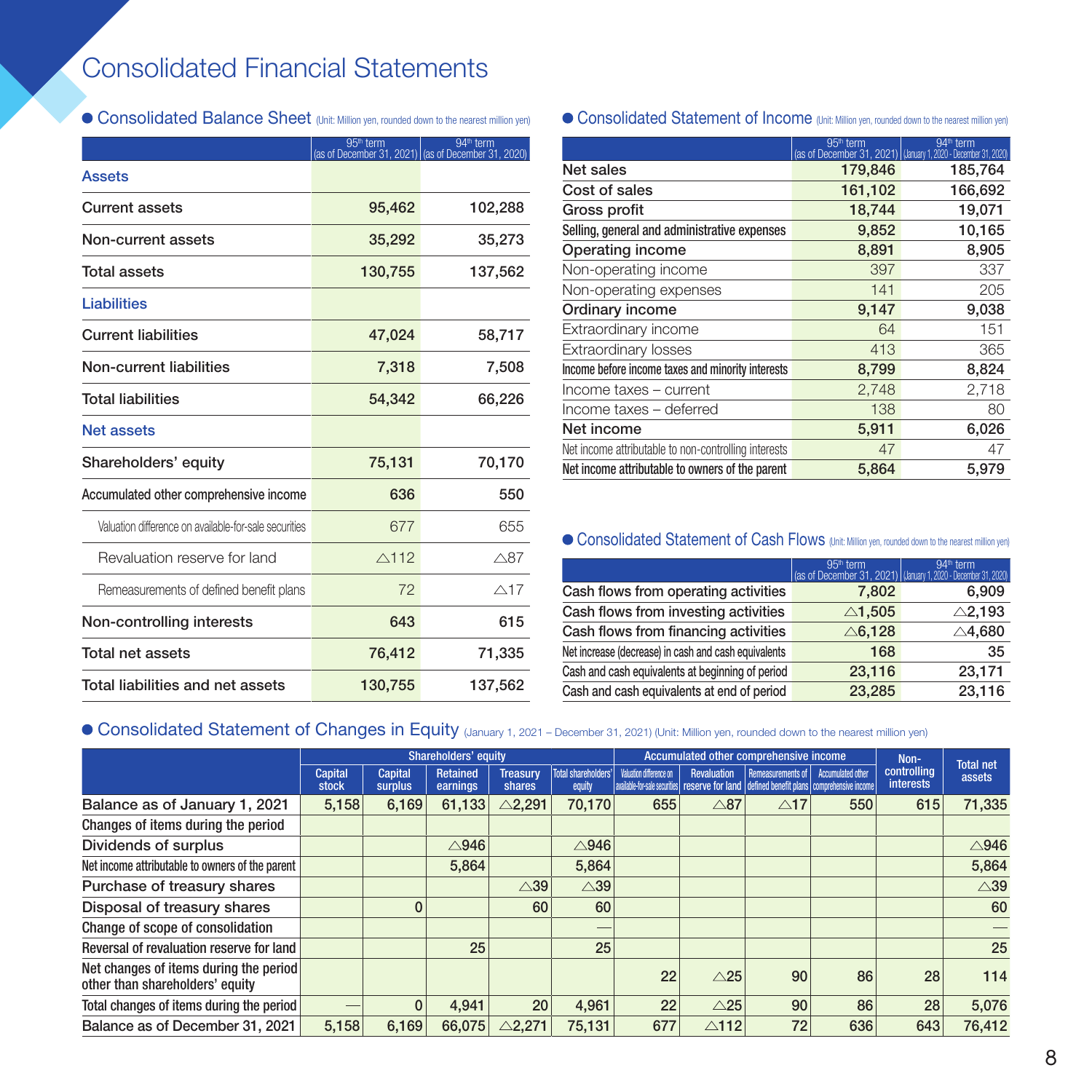# Business Overview/Subsidiaries



In addition to the construction orders and projects undertaken by the Company, FUKUDA ROAD CONSTRUCTION CO., LTD. and 22 other subsidiaries, and TAKAKEN CO., LTD. and four other affiliates are also engaged in construction orders and projects, as well as the rental and manufacturing/sales of construction-related materials and equipment, some of which are ordered by the Company.

In addition to the business undertaken by the Company in real estate sales, leasing and development, FUKUDA ASSET & SERVICE CO., LTD. and three other subsidiaries, as well as an affiliate, TAKAKEN CO., LTD., and another affiliate are also engaged in the real estate business.

FUKUDA ROAD CONSTRUCTION CO., LTD. and four other subsidiaries are engaged in the lease, manufacture and sale of products other than those related to construction projects. Another subsidiary, Design Workshop Co., Ltd., is engaged in the management of welfare facilities.

# Pabig Aizu Co., Ltd.

Pabig Aizu Co., Ltd. was established in November 2002, and this year marks its 20th anniversary. In fact, its heritage stretches even further back. Since the establishment of its predecessor, the Wakamatsu Construction Office of Fukuda Road Co., Ltd. in May 1980, Pabig Aizu has succeeded its business, which focuses on operations in the paving construction business, with great support from customers in the Aizu region.

Pabig Aizu's management philosophy is: "To continue being a company that is trusted by all customers and the local community, where employees feel proud and find work rewarding." Under this philosophy, it will continue striving to develop its business by leveraging the high level of technological capabilities it has accumulated and mutual collaborations with Group companies as its key advantages.

- Representative Koji Ikeda, Representative Director
- Address 374-1 Aza Ishiyama, Hatta, Kawahigashimachi, Aizuwakamatsu City, Fukushima Prefecture Establishment November 2002
- Capital ¥10 million
- Employees 17
- 
- Website https://www.pabig-aizu.co.jp/ ■ Business General paving construction business with a
	- focus on asphalt paving





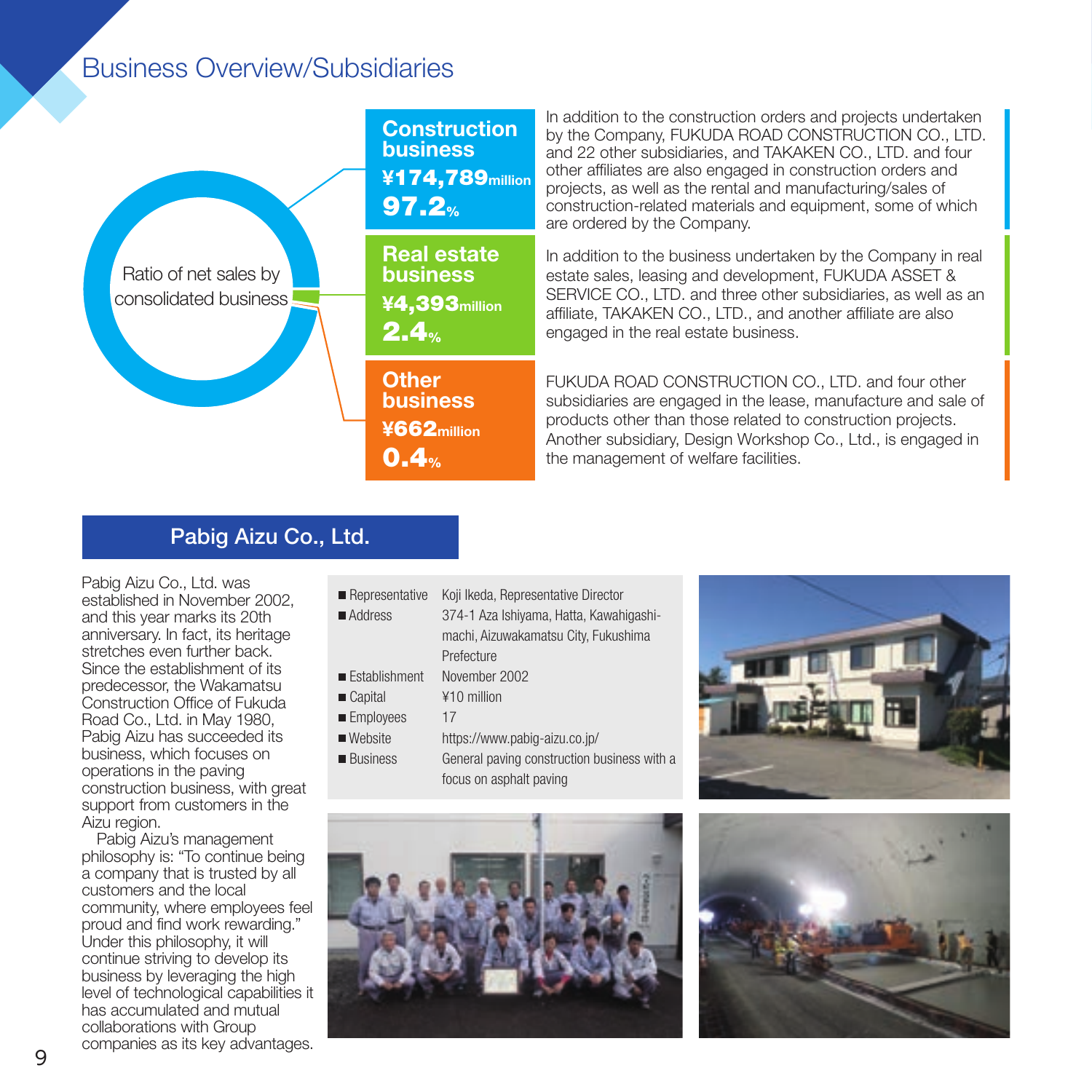# Corporate Data

# Company Profile (as of December 31, 2021)

- Founded: December 1927
- Capital: 5,158,408,496 yen
- Employees: 897

Consolidated subsidiaries: 16 (including FUKUDA ROAD CONSTRUCTION CO., LTD.)

#### Main offices: • Head office

3-10 Ichibanboridoricho, Chuo-ku, Niigata Tel: 025-266-9111 (Main line)

#### Main Branch & Branches

Niigata Main Branch (Chuo-ku, Niigata), Tokyo Main Branch (Chiyoda-ku, Tokyo), Tohoku Branch (Aoba-ku, Sendai), Nagoya Branch (Naka-ku, Nagoya), Osaka Branch (Kita-ku, Osaka), Kyushu Branch (Hakata-ku, Fukuoka),

Chuetsu Branch (Nagaoka, Niigata Prefecture), Hokkaido Branch (Chuo-ku, Sapporo)

#### **• Sales Offices**

Morioka, Chiba, Yokohama, Murakami, Jouetsu, Hiroshima and six other locations

#### Main subsidiaries: FUKUDA ROAD CONSTRUCTION CO., LTD.

KOWA Co., Ltd. FUKUDA HOUSING CO., LTD. RECS CORPORATION FUKUDA ASSET & SERVICE CO., LTD. NigataZouen Corporation FUKUDA RENEWAL CORPORATION Kita Nihon Construction Material Leasing Co., Ltd. Re Earth Corporation

### Directors and Executive Officers (as of March 29, 2022)

| Chairman &<br>Representative Director<br>Chairman of the Board | Katsuyuki Fukuda  | Senior Executive<br>Officer            | Mikio Yamamoto                   |
|----------------------------------------------------------------|-------------------|----------------------------------------|----------------------------------|
| President &                                                    |                   | Senior Executive<br>Officer            | Satoshi Yuqami                   |
| Representative Director<br>President of the Board              | Masanori Araaki   | <b>Fxecutive Officer</b>               | Koichi Yakuwa                    |
| Director &                                                     |                   | <b>Executive Officer</b>               | Akihiko Ogawa                    |
| Managing<br><b>Fxecutive Officer</b>                           | Hideaki Saito     | <b>Executive Officer</b>               | Hiroshi Shimizu                  |
| Director &                                                     |                   | <b>Executive Officer</b>               | Tsuyoshi Tamiya                  |
| Managing<br><b>Fxecutive Officer</b>                           | Yutaka Yamaqa     | <b>Executive Officer</b>               | Kazunori Konno                   |
| Director &                                                     | Shinichi Otsuka   | <b>Fxecutive Officer</b>               | Shuichi Sunada                   |
| Managing<br><b>Fxecutive Officer</b>                           |                   | <b>Fxecutive Officer</b>               | Toshio Omi                       |
| Director &<br><b>Fxecutive Officer</b>                         | Katsuhiko lwasaki | Full-Time Audit &<br>Supervisory Board | Shoichi Takakuwa                 |
| Director                                                       | Kenichi Yazawa    | Member                                 |                                  |
| Director                                                       | Yoshinao Nakata   | Full-Time Audit &<br>Supervisory Board | Takeshi Yamamoto                 |
| Vice President of the Board                                    | Hideaki Fujiyama  | Member<br>Audit &                      |                                  |
| Senior Executive<br>Officer                                    | Kiyomi Ozaki      | Member                                 | Supervisory Board Tetsuya Sunada |
| Senior Executive<br>Officer                                    | Hiroyuki Oiki     | Audit &<br>Supervisory Board<br>Member | Michiaki Miyajima                |

Notes:

1. Messrs. Kenichi Yazawa and Yoshinao Nakata are Outside Directors pursuant to Article 2, Paragraph 15 of the Companies Act.

2. Messrs. Tetsuya Sunada and Michiaki Miyajima are Outside Audit & Supervisory Board Members pursuant to Article 2, Paragraph 16 of the Companies Act.

### Stock Information (as of December 31, 2021)

Total Number of Shares Authorized to be Issued: 20,000,000 shares Total Number of Shares Outstanding (excluding treasury shares): 8,615,409 shares Number of Shareholders: 6,044 Major Shareholders

Name of shareholder Number of shares held (thousands) Shareholding<br>ratio (%) (Public Interest Incorporated Foundation) (688 (68.0)<br>Fukuda Ikueikai (68.0) The Master Trust Bank of Japan, Ltd. (trust account) 623 7.2 Naomi Fukuda 19431 - 1950 Daishi Hokuetsu Bank, Ltd. 19 419 4.9 Kazuko Ozawa  $\overline{37}$  321  $\overline{37}$ 

Note. Shareholding ratio is calculated after deducting the number of treasury shares (372,702 shares). The number of treasury shares does not include the shares of the Company (92,200 shares) held by Trust & Custody Services Bank, Ltd. (trust account E) as the trust assets of the Employee Stock Ownership Plan (J-ESOP) and Board Benefit Trust<br>(BBT).  $\sim$  10